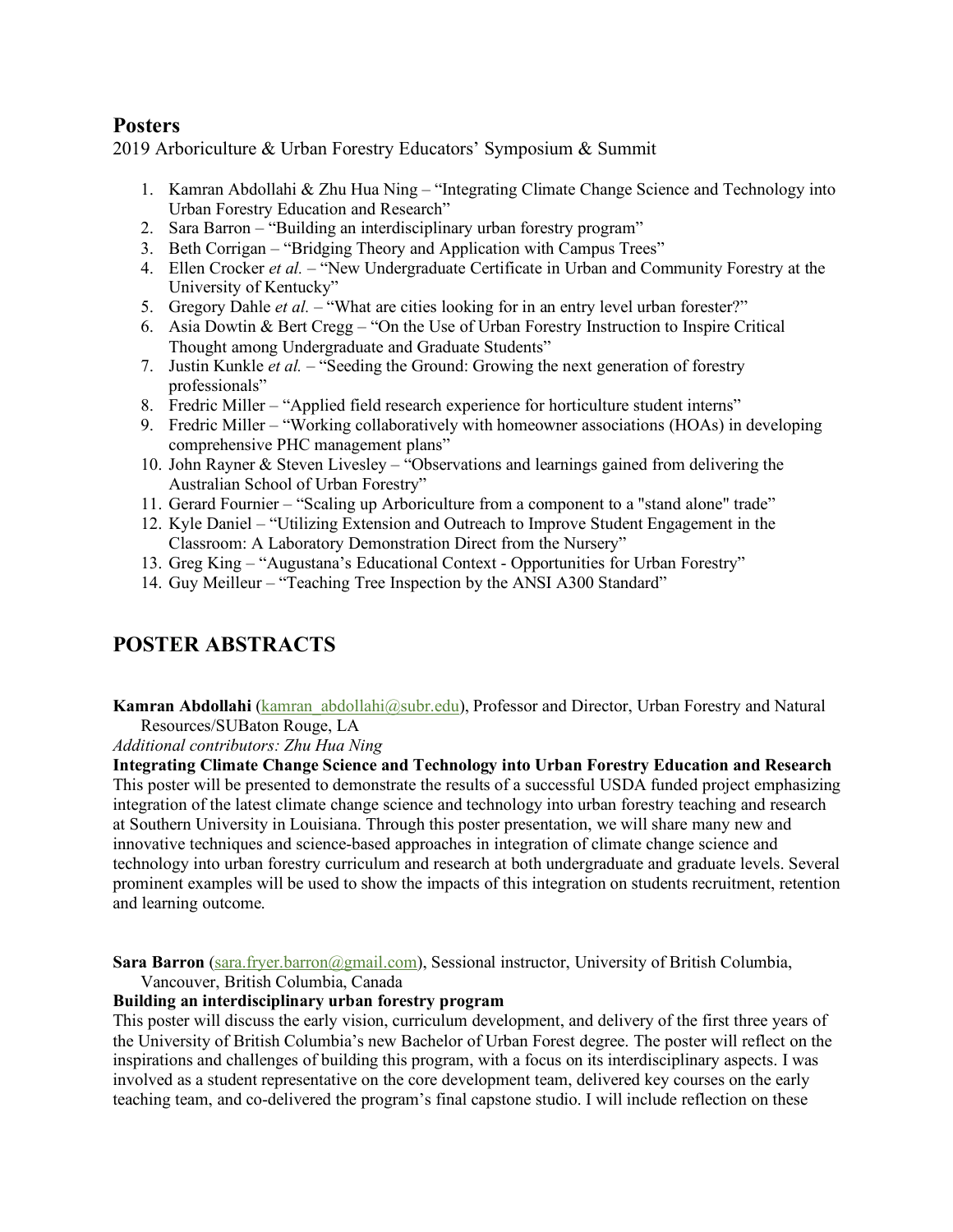experiences. The poster will also touch upon our program's diversity, from the interests of our current students to the current core disciplines included in the curriculum.

# **Beth Corrigan** (bethcorrigan@planitgeo.com), Account Executive, Plan-it Geo, Lisle, IL

## **Bridging Theory and Application with Campus Trees**

Many college and university campuses do a great job integrating the student experience with campus grounds. However, trees on campus can serve as a teaching vehicle, not just a great picture for the marketing brochure. Tree Campus USA locations already understand the need to engage students, faculty, and staff with campus tree planting. Many more institutions can incorporate tree science to the benefit and enjoyment of all. Leave no student inside. Engaging educators to include campus trees for outdoor lab experiences builds awareness and support for green infrastructure elements available on site. Lessons involving campus trees build student appreciation of trees and natural elements around them. More importantly, students gain experience gathering data, mapping and analyzing data. Students will benefit from the practical application of learning objectives. Courses in Natural Resources, GIS, Ecology, Horticulture, and more can incorporate lessons including trees to enhance the learning experience. Lesson plans can tie to mapping, eco-system services, climate adaptation, planning, tree planting, and community advocacy. This also provides real world experience in addition to exposure to new career options. Tree Plotter University, from Plan-It Geo is free for universities and/or educators interested in including tree measurement, mapping, and analysis in their curriculum. The goal of TPU is to provide a supplement to coursework in the fields of natural resources, forestry, GIS, or related fields with fieldwork. This browserbased software platform will allow students to inventory, map, and analyze data for real world situations. Utilizing this application with students each semester provides valuable hands-on technology tools and facilitates the vital connection between theory and practical applications. Using Tree Plotter University is an easy, free tool to build awareness and engagement on campuses everywhere.

#### **Ellen Crocker** (e.crocker@uky.edu), Assistant Professor, University of Kentucky, Lexington, KY *Additional contributors: Nic Williamson (University of Kentucky), Mary Arthur (University of Kentucky), Lynne Rieske-Kinney (University of Kentucky), and Chris Sass (University of Kentucky)*

**New Undergraduate Certificate in Urban and Community Forestry at the University of Kentucky** We are developing a new Undergraduate Certificate in Urban and Community Forestry at the University of Kentucky. Broad in scope, this program will fill a gap in student exposure to urban and community forestry, needed to address the expanding need for natural resource professionals trained in multiple aspects of urban forest management. After discussion with other programs nationally, we decided to proceed with an undergraduate certificate option (instead of a major, minor, or graduate offering) to best fit the university infrastructure, student body, and career opportunities available. This program draws from existing courses across a broad range of disciplines in several colleges with two new courses developed specifically for the certificate and required of all students: an introductory course and an upper level capstone service-learning project. Students will specialize in one of several pathways addressing (1) trees and tree health, (2) green infrastructure, planning, and design, (3) environmental education, and (4) human health and wellness. Completion of the certificate will help prepare students for careers that promote human interactions with urban trees, building a stronger workforce in this growing field.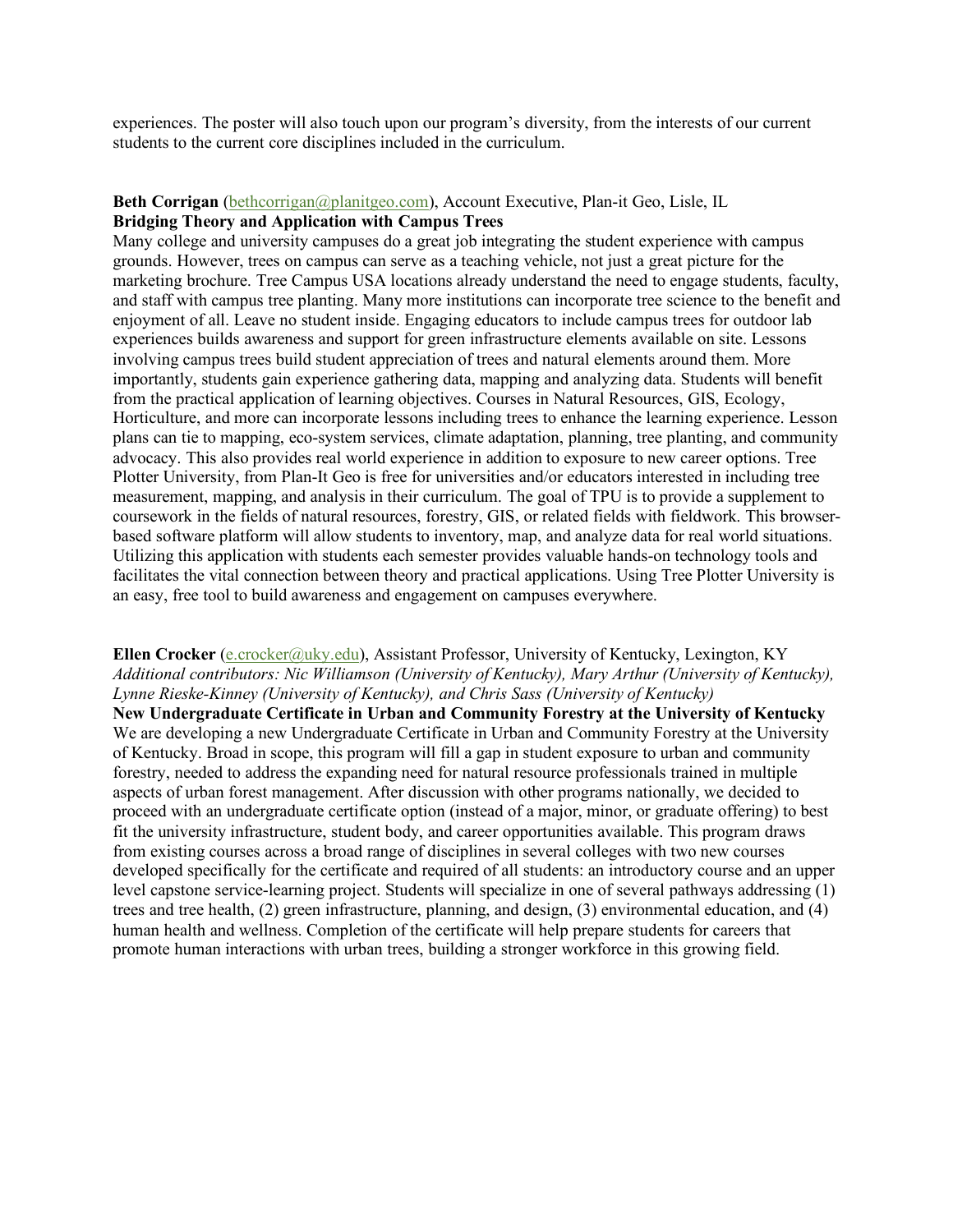#### **Gregory Dahle** (gregory.dahle@mail.wvu.edu), Associate Professor, West Virginia University, Morgantown, WV

*Additional contributors: Andrew Benjamin (West Virginia University), Susan Day (University of British Columbia), Eric Wiseman (Virginia Tech), Joe Sullivan (University of Maryland), Joel Koci (Virginia State University)*

#### **What are cities looking for in an entry level urban forester?**

Urban forestry is a relatively new area of science and is still trying to establish itself as a profession. Often urban forestry and arboriculture are conflated, and urban forestry has yet to achieve much of what arboriculture has in terms of recognition and establishment of the profession. We initiated two surveys asking employers what skill sets are required for entry level urban foresters to have and whether they were satisfied with the skill level in their recent hires. One survey targeted municipal urban forestry programs at the 200 most populated cities in the US and the second was open to any type of employer (governmental, private, corporate, not-for-profit). While there have been comparable studies in closely allied fields such as arboriculture, forestry, horticulture and landscape architecture, none have concentrated their efforts specifically toward urban forestry employers. Consistent with finding from allied fields, urban forestry employers noted that in addition to technical skills, entry level urban foresters need to have strong skills in communication, team-based problem solving and leadership. We found that many of the required technical skills are being adequately meet in recent graduates; yet media relations, multicultural competency, community outreach and working in a group were skills that did not receive satisfactory ratings in recent hires. Additionally, we will present data on the job outlook for urban forestry including; anticipated number new jobs becoming available, estimated salaries and values of credentials. This knowledge can help educators as they look to incorporate new material into their classroom and should serve to help students realize what skills they may wish to improve upon before entering the work force.

Asia L. Dowtin *(dowtinas@msu.edu).* Assistant Professor of Urban and Community Forestry, Michigan State University, East Lansing, MI

#### *Additional contributors: Bert Cregg (Michigan State University Department of Forestry and Department of Horticulture)*

#### **On the Use of Urban Forestry Instruction to Inspire Critical Thought among Undergraduate and Graduate Students**

As an academic discipline, urban forestry attracts an array of students from varied scholastic backgrounds. Many of these students are united by a shared interest in understanding, developing, and implementing urban land management principles that are designed to help facilitate metropolitan growth in a sustainable manner. Often, these students envision a unilateral solution to green growth in the form of uniform expansion of urban canopy cover, with little acknowledgement of the dynamic interplay of the social, political, and ecological factors that govern the success of urban forest planning initiatives. In our undergraduate-graduate Urban and Community Forestry course, we utilize a creative mixture of historic and contemporary literature, digital media, collaborative community engagement activities, and fieldbased learning experiences to both broaden student understanding of urban forestry, and to challenge students to think "outside of the box" with respect to urban forest ideology and practice. We incorporate both text and dialogue that are intended to inspire students toward critical thought, specifically that regarding the nuanced processes that determine the potential success and quantifiable benefits of varied urban forest planning and management initiatives. In this presentation, we will review the techniques utilized to introduce core concepts in urban forestry, encourage critical analysis of the related literature, and assess student comprehension and retention of course material over the three academic terms during which this class has been offered.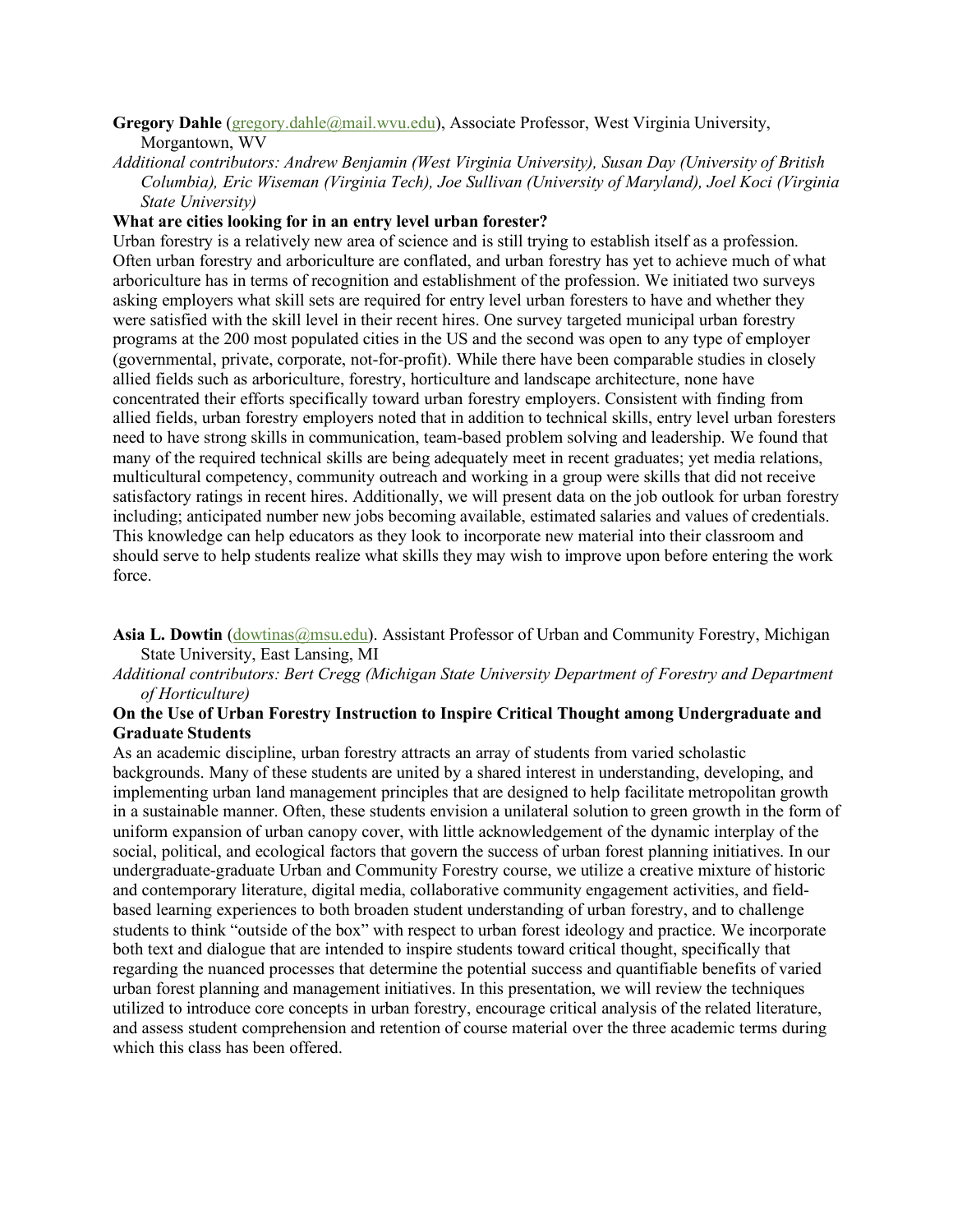#### **Justin Michael Kunkle** (kunkleju@msu.edu), Undergraduate Academic Advisor**,** Department of Forestry, Michigan State University, East Lansing, MI

*Additional contributors: Dr. Jennifer Rivera (Michigan State University), Dr. Emily Huff (Michigan State University), Katusha Galitzine (Michigan State University), Phillip Seaborn(Michigan State University), Dr. Asia Dowtin (Michigan State University), Dr. David Rothstein (Michigan State University)*

#### **Seeding the Ground: Growing the next generation of forestry professionals**

In a world of ever-increasing human populations and demands, coupled with a rapidly changing climate, the scope and relevance of the Forestry profession have never been more diverse, with a contemporary portfolio that includes wildlife, water quality, climate change mitigation, recreation, human health, urban environmental improvement, and green infrastructure. However, the demographic composition of Forestry professionals has not diversified in a way which aligns to our increasingly globalized society. More significant efforts are required to develop a more diverse Forestry workforce that is reflective of society and better able to serve society's diverse needs. This poster summarizes an integrated scholarship program that provides academic and social support for recipients from their senior year of high school, through their undergraduate degree program, through their transition into the workforce. The poster will highlight specific elements of this program including: (1) partnerships with community organizations to identify and recruit talented high-school students from traditionally underserved and underrepresented groups; (2) the tailored aspects of the bridge programs aimed at promoting collegiate academic success; (3) integrated support structures for mentoring and social support; (4) academic outcomes of the program, with an emphasis on experiential learning; (5) professional development and leadership training for students throughout their collegiate program; (6) partnerships with state and federal agencies, industry, and Non-Governmental Organizations (NGOs) to provide internship and apprenticeship opportunities to enhance competitiveness for the workforce; and results from the first summer's bridge program and recruitment efforts.

#### **Fredric Miller** (fmiller@jjc.edu), Professor of Horticulture, Joliet Junior College, Joliet, IL **Applied field research experience for horticulture student interns**

In cooperation with The Morton Arboretum entomology lab, undergraduate and graduate level students have the opportunity to participate in applied research projects involving rural and urban forest health issues. The student interns work on a variety of projects and take of the role of project managers responsible for field plot design, data collection and analysis, personnel management, and assisting with writing progress reports. Students spend time both in the field and the lab as part of their work responsibilities. When and where appropriate, students are given the opportunity to give presentations to green industry practitioners on their research work and/or related forest health issues.

## **Fredric Miller** (fmiller@jjc.edu), Professor of Horticulture, Joliet Junior College, Joliet, IL **Working collaboratively with homeowner associations (HOAs) in developing comprehensive PHC management plans**

Working with local HOAs, JJC students enrolled in arboriculture, soils, and sustainability courses conduct site visits, take woody plant inventories, assess over plant condition, and develop short and longterm PHC management plans including, but not limited to, plant diversity, planting, and removals, pruning, pest management, mulching, and soil improvement. A written report accompanied by an oral presentation is required at the end of the project.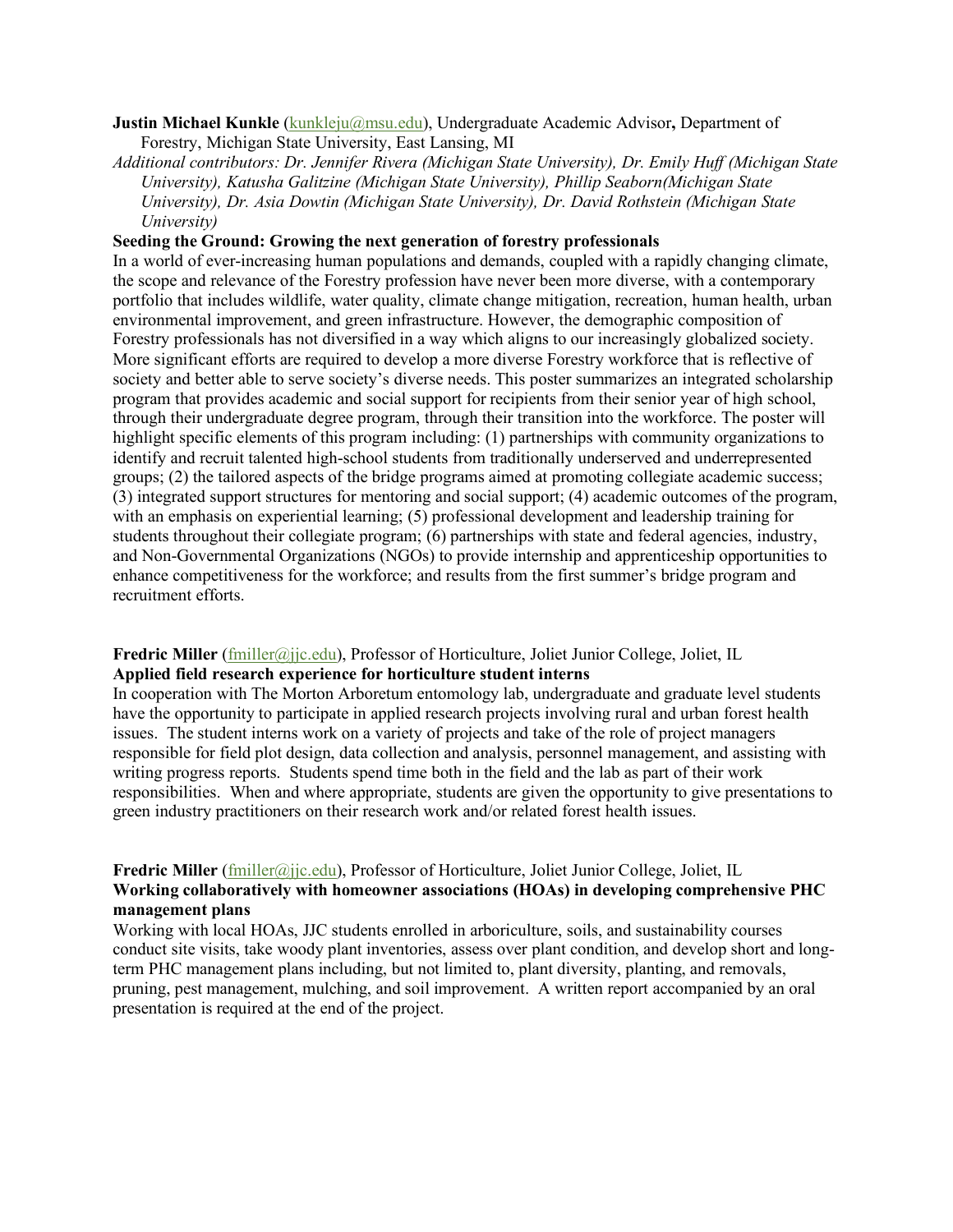**John Rayner** (*jrayner@unimelb.edu.au*), Associate Professor / Director of Urban Horticulture, School of Ecosystem and Forest Science, University of Melbourne, Melbourne, Victoria, Australia *Additional contributors: Stephen Livesley (University of Melbourne)*

**Observations and learnings gained from delivering the Australian School of Urban Forestry** The inaugural Australian School of Urban Forestry was delivered in Melbourne, Australia in November 2018. Developed by the University of Melbourne's School of Ecosystem and Forest Science in partnership with the City of Melbourne, this six-day intensive professional program blended key aspects of urban forests planning and management with current research outcomes. Attended by 30 participants from across Australia and internationally, the School syllabus included seminars, workshops, case studies and field trips; delivered by both industry practitioners and academic staff. This poster will describe the School's evolution and development over almost two years; preparation of the syllabus, presenters and key learning activities (including engagement with industry); marketing and promotion activities; and an overview of School participants. It will also explore the main learnings gained through administration, delivery and evaluation of the School, from both participant and committee perspectives. These include the syllabus, networking and peer development opportunities, 'best practice' examples, problem-based learning activities and the prospects for future accreditation.

Gerard Fournier (gfournier@oldscollege.ca), Instructor, Landscape Horticulture Apprenticeship Program, School of Trades, Olds College, Didsbury, Alberta, Canada

#### **Scaling up Arboriculture from a component to a "stand alone" trade**

Currently in Alberta, Arboriculture is a component course in the Landscape Horticulturist Apprenticeship Program, The Landscape Horticulture trade is "Red Sealed" in Canada, meaning that it is recognized as an official trade in every province and there is a standardized curriculum as well as an inter-provincial exam to qualify, once apprentices have passed their provincial exams. There is a lot of interest in having "Arborist" become a Red Sealed trade in Canada too. In order to qualify for the Red Seal, a Trade must already be recognized in at least five provinces. At present, the Arborist is only a stand-alone trade in two provinces, Ontario and British Columbia. Consequently, it would have to be recognized as a Trade or offered as a trade in at least a few more provinces for the Red Seal to "kick in" The question then becomes, how could "Arborist" be scaled up as its own trade in Alberta, when it is now just a 50-hour course within the trade of the Landscape Hort. The outcomes in the Arb course are to be able to explain the goals of urban forestry, use anatomy to determine relative health of trees, assess pruning techniques, describe tree repair, describe tree removal techniques, demonstrate safe working practices aloft, tree risk assessment, tree valuation, tree inventories, tree protection and arboriculture and the law. What should the outcomes of "Arborist" as its own trade be? This poster presentation will explore these questions.

### **Kyle Daniel** (daniel38@purdue.edu)**,** Nursery and Landscape Specialist**,** Purdue University**,** West Lafayette**,** IN

#### **Utilizing Extension and Outreach to Improve Student Engagement in the Classroom: A Laboratory Demonstration Direct from the Nursery**

Due to a revision in departmental curriculum, our horticultural production classes were changed from a lecture to a lab-based format. This modification brought about the opportunity to engage students with experiential learning in the greenhouse and field production. Field trips to nurseries around the state allowed the students to compare and contrast various growing systems and how production methods affect the growth of the trees, specifically the root system development. A laboratory demonstration, that included air pruning growing containers and traditional growing containers, was developed for the students to analyze the effects of this production method on the growth and root system of sycamore trees. A few of the variables the students noted included substrate rating, root ball quality, root matting, visible root defects, and the percentage of circling roots. The field trips taken during the semester, visiting nurseries that employ traditional containers, air-pruning containers, pot-in-pot, and field production